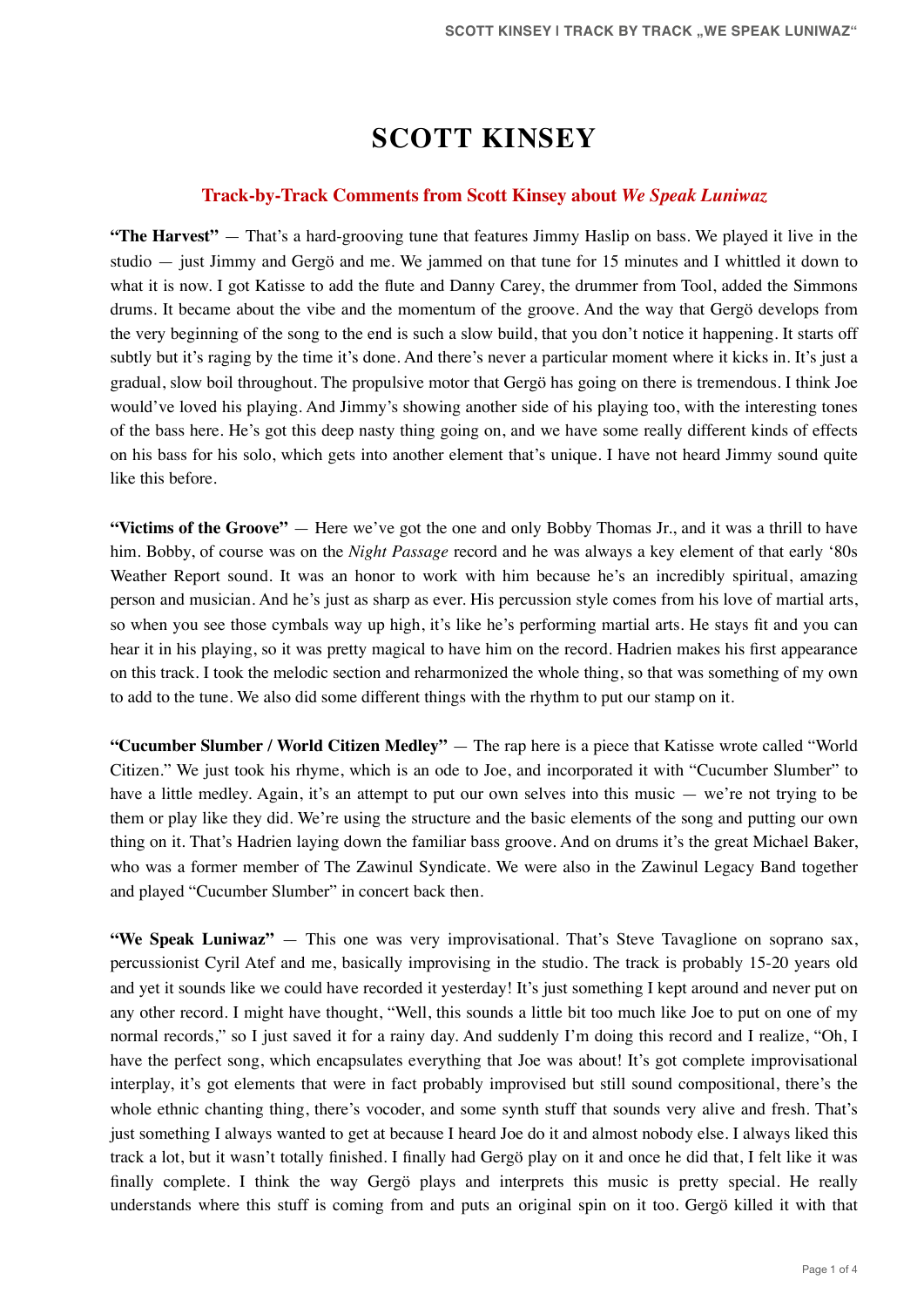forward moving pulse of his! Cyril is on percussion and you can also hear his son Yon, who was just a little kid at the time, talking or yelling in the room while we were playing. It was a very casual session and this track has that feel. It's not contrived or pretentious whatsoever, it's very natural.

**"Black Market"** — The tempo starts off slower than the original. I just wanted it to have a more relaxed world feeling, a bit more exotic. I'm just imagining where in the world is this black market? What does it look like, feel like? I'm trying to create that atmosphere with the way I'm playing. It's such a strong song in terms of harmony and melody, all these elements that we think about in terms of music, but there is also an intangible aura to it, an element of mystique. It's about a place, a feeling. When I hear people cover "Black Market," it's usually just that familiar riff at the beginning and they just blaze through it. And that's cool. But I want to get deeper into the vibe, I wanted to go hang out in that market. I had some samples that Joe had given me of the murmuring voices he used on the original recording, so I used them to help create that ambience. Once we hit the chorus of the song, we go back to the normal feel and tempo and play it much truer to the Weather Report version. Katisse takes a nice tenor solo before Arto Tunçboyaciyan goes into what can only be described as 'vocal beast mode' — it's a moment where he conjures up some of the interesting characters one might expect to meet at such a market — before we revert back to the slower intro vibes and stroll out of there… on to a much different place.

**"Fast City"** — The tempo's way, way up there, even faster than the original. Why not? When you have Gergö and Hadrien as a rhythm tandem, you can't put a leash on them. They just want to go, so why not let 'em? We really went for it on this one. Bobby Thomas Jr. is in the mix, which is fantastic. And Katisse takes a really cool tenor solo, which I ended up transcribing, doubling and harmonizing along with him on synthesizers and piano. So in effect, I literally made his solo a composition, in that great Zawinul tradition turning it into a mini-song within a song. I had a lot of fun with that.

**"Running the Dara Down"** — That one's brand new. I was thinking of covering Joe's "Dara Factor" itself. Instead, what I ended up doing was something Joe often did — taking the essence of one thing and combining it with other elements — to make something of my own that's inspired by the original track. It's got a little bit of that gospel thing, but it's also got a bit of a trance thing too. I feel the essence of "Dara Factor" is in there. So like "Miles Runs the Voodoo Down" from *Bitches Brew*, this is "Running the Dara Down." Now I wish that I could ask Joe, "What does Dara really mean?" In Punjabi, it means 'master' or 'leader.' And that makes total sense. That was Joe. He's the Dara Factor.

**"Port of Entry"** — There's only one song on this album where Hadrien fully tipped his hat to Jaco Pastorius, who was a huge inspiration for him. He showed his direct appreciation, love and respect for Jaco on that tune. On every other song he's got his own technique and he's playing his other bass, which sounds more like him. But on "Port of Entry" he kind of went for it on fretless and said, "Ok, let's really get back to that thing that Jaco blew us all away with on *Night Passage* and give a little flavor of that." Arrangementwise, I actually got my inspiration for this version from some bootlegs I had found. I drew from different places, different versions that I had heard, and pulled them all together for this treatment. And ironically, mine is a studio version while the original Weather Report version was, of course, recorded live.

**"Between the Thighs"** — We played a different version of this song in the Zawinul Legacy Band, so that's one of the first songs that made me think I would like to make a record of Joe's material. I always thought it was a cool tune and decided to give it a try. It takes its cue from the original a little bit, but the way Gergö plays it is very fresh. His drumming at the end is truly remarkable! It's certainly a drum solo but it's also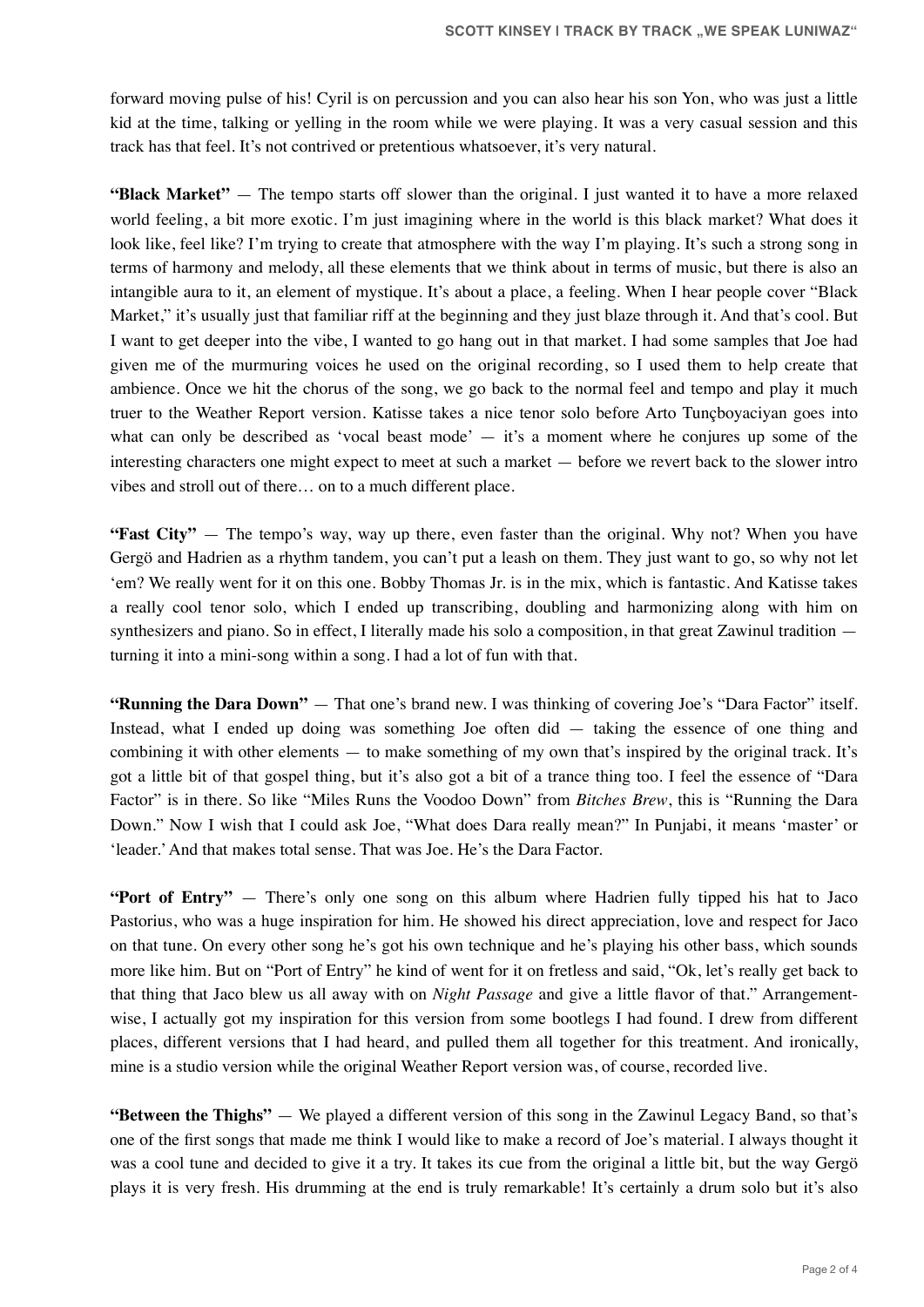incredibly musical. It's amazing how strongly it works to build the drama of the song even higher. That's something few drummers even think about, let alone achieve. I think we updated the tune in a nice way.

**"Where the Moon Goes"** — This is the other song that Jimmy Haslip plays on. I used the original form as the basis for this version and then expanded on it. We tracked this one at the same time we were recording the vocals for my *No Sleep* album, featuring Naina Kundu. So she sang on this too, and really did a wonderful job. I reharmonized the B section, just to put my own sensibility into the piece. There's an excellent Haslip bass solo and Gergö takes an open drum solo too. Then, as a special finale to the whole record, we jump straight into a tour de force percussion ensemble/vocal chant from Arto! I really think Joe would have loved it. Arto worked with Joe extensively in The Zawinul Syndicate and, of course, Arto and I have our own history together in the Human Element band. It's all in the Zawinul family, so to speak!

# **Track-by-Track Personnel**

### **1. THE HARVEST**

Scott Kinsey: Keyboards, vocoder Katisse Buckingham: Flute Jimmy Haslip: Electric bass Gergö Borlai: Drums Danny Carey: Simmons & Mandala Electronic Drums

# **2. VICTIMS OF THE GROOVE**

Scott Kinsey: Keyboards, vocoder Katisse Buckingham: Tenor saxophone, flute Hadrien Feraud: Electric bass Gergö Borlai: Drums Bobby Thomas Jr.: Percussion

#### **3. CUCUMBER SLUMBER / WORLD CITIZEN MEDLEY**

Scott Kinsey: Keyboards Katisse Buckingham: Tenor saxophone, rhymes Hadrien Feraud: Electric bass Michael Baker: Drums Bobby Thomas Jr.: Percussion

# **4. WE SPEAK LUNIWAZ**

Scott Kinsey: Keyboards, vocoder Steve Tavaglione: Soprano saxophone Hadrien Feraud: Electric bass Gergö Borlai: Drums Cyril Atef: Percussion, voice Brad Dutz: Percussion Yon Atef: Voice

### **5. BLACK MARKET**

Scott Kinsey: Keyboards, piano Katisse Buckingham: Tenor & soprano saxophones Hadrien Feraud: Electric bass Gergö Borlai: Drums Bobby Thomas Jr.: Percussion Arto Tunçboyaciyan: Voice